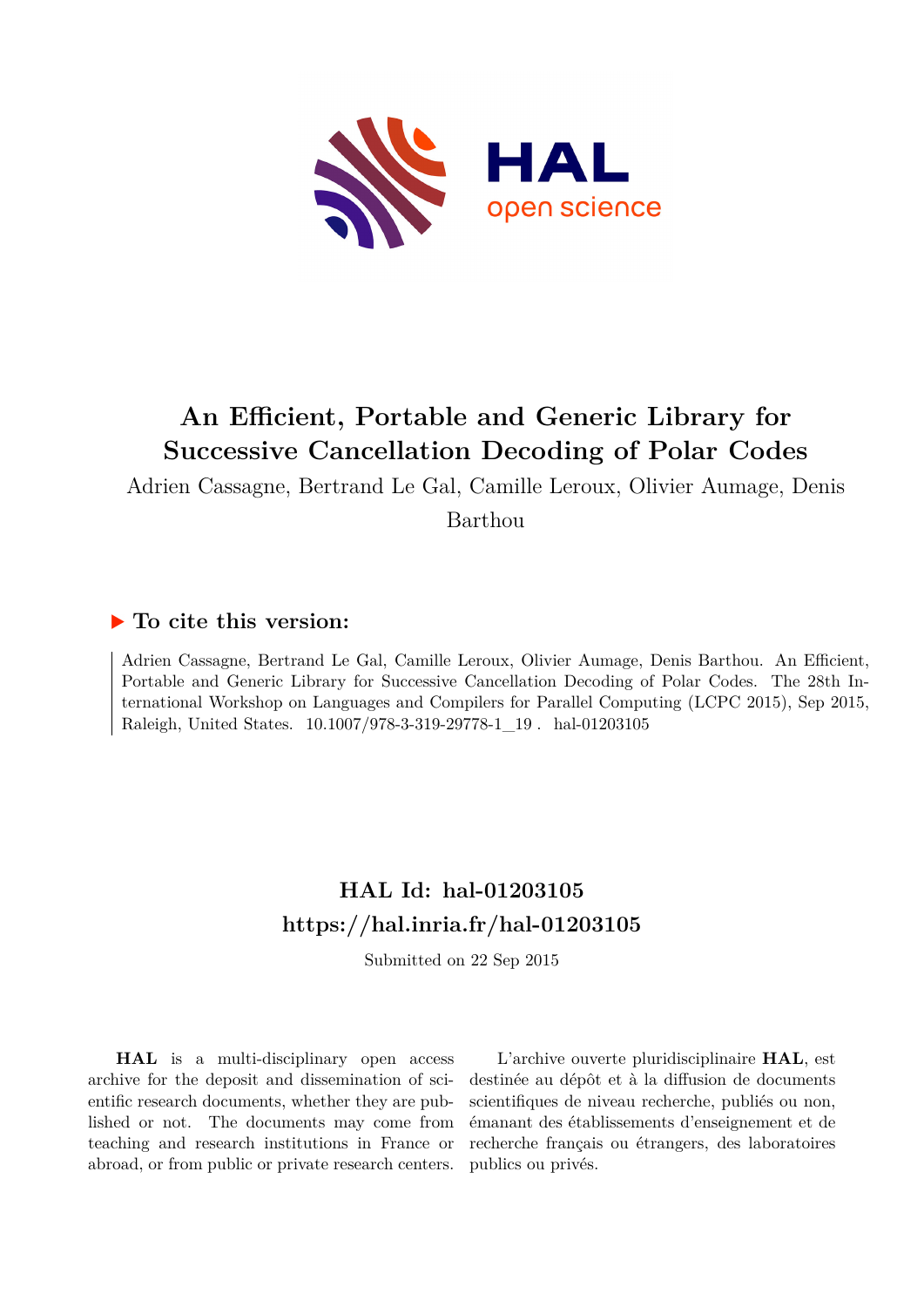## An Efficient, Portable and Generic Library for Successive Cancellation Decoding of Polar Codes

Adrien Cassagne<sup>1,2</sup>, Bertrand Le Gal<sup>1</sup>, Camille Leroux<sup>1</sup>, Olivier Aumage<sup>2</sup>, and Denis Barthou<sup>2</sup>

> <sup>1</sup> IMS, Univ. Bordeaux, INP, France first.last@ims-bordeaux.fr <sup>2</sup> Inria / Labri, Univ. Bordeaux, INP, France first.last@inria.fr

Abstract. Error Correction Code decoding algorithms for consumer products such as Internet of Things (IoT) devices are usually implemented as dedicated hardware circuits. As processors are becoming increasingly powerful and energy efficient, there is now a strong desire to perform this processing in software to reduce production costs and time to market. The recently introduced family of Successive Cancellation decoders for Polar codes has been shown in several research works to efficiently leverage the ubiquitous SIMD units in modern CPUs, while offering strong potentials for a wide range of optimizations. The P-EDGE environment introduced in this paper, combines a specialized skeleton generator and a building blocks library routines to provide a generic, extensible Polar code exploration workbench. It enables ECC code designers to easily experiments with combinations of existing and new optimizations, while delivering performance close to state-of-art decoders.

Keywords: Error Correction Codes, Polar Codes, Successive Cancellation decoding, Generic programming, Code generation, Domain Specific Language, SIMDization

#### 1 Introduction

Error correction coding aka channel coding is a technique that enables the transmission of digital information over an unreliable communication channel. In today's communication systems, hardware digital circuits are in charge of performing the encoding (resp. decoding) of transmitted (resp. received) information. These custom Error Correction Code (ECC) circuits lack flexibility and suffer from very long, expensive development cycles. In order to improve the system flexibility and to reduce time to market, and as a consequence from the strong performance increase of low power general purpose processors such as found in IoT devices, researchers recently suggested implementing channel decoders in software. Moreover, it is also much needed to be able to run such algorithms on high end, high performance processors to shorten the computationally intensive algorithm validation process. During such a process, long sequences of information are encoded with the studied algorithm, altered with a controlled random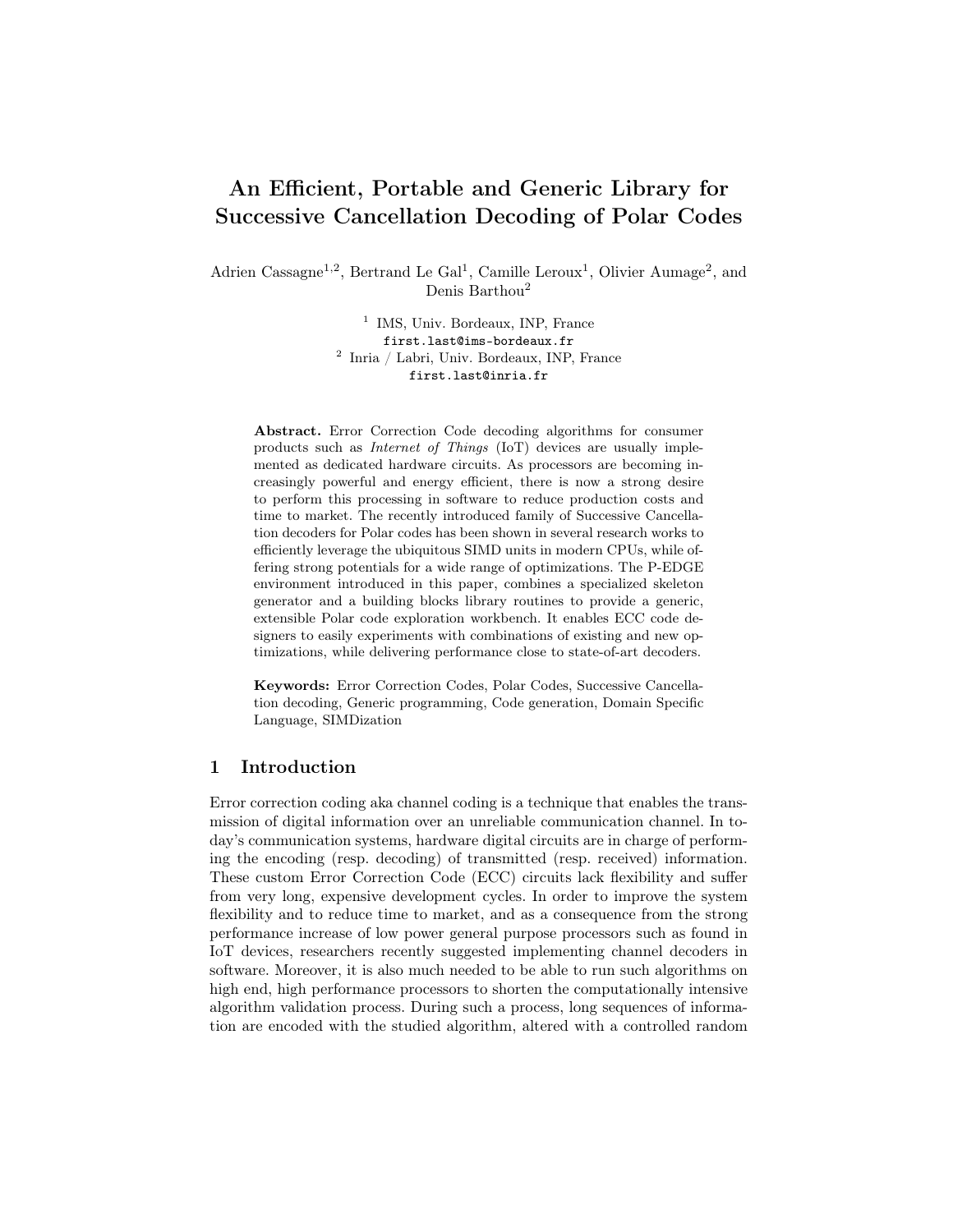noise, decoded, and compared with the initial sequence to assess the error correcting power. Indeed, some classes of decoding algorithms can take advantage of modern CPU features such as SIMD units, and even many/multi-cores, making the software approach even more desirable.

In this paper, we focus on the software implementation of Successive Cancellation (SC) algorithm for a recent family of error correction codes: Polar Codes [2]. As an alternative to hardware implementation, several recent software implementations were proposed in the literature in order to demonstrate that polar codes decoding can be efficiently implemented on a multi-core CPUs (x86, ARM). These software implementations take advantage of various optimizations that were first proposed for hardware implementations. However, depending on the processor micro-architecture and instruction set, some optimization techniques may not work equally on distinct processors. New optimization techniques may be designed. Some optimization combinations may be less successful than others. As a result, the optimization space of polar decoder implementations is wide, and its exploration non trivial.

For this reason, we propose a new polar decoder experimentation framework named P-EDGE (Polar ECC Decoder Generation Environment), which combines a specializing skeleton generator with a building block library of elementary polar code processing routines. The algorithm-centric skeleton generator is fully independent from the hardware architecture enabling high-level algorithmic optimization to be implemented in a portable manner. The architecture-centric building block library is fully independent from the generated skeleton instance, enabling architecture porting effort and low-level routine optimization to be concentrated on a small set of short functions. P-EDGE enables separation of concerns between algorithmic and architecture optimizations. The panel of evaluation experiments we conducted shows the high flexibility of our framework. The performance evaluation results we obtained, nearing and sometime outperforming state-of-the-art handwritten implementations, confirm that the benefit from this high flexibility is not cancelled by an expensive penalty.

The remainder of this paper is organized as follows. Section 2 details the context and relevant characteristics of the general polar code decoding process, as well as the large optimization space resulting from its implementation. Section 3 presents our proposed framework as well as the architecture independent skeleton generator. Section 4 provides implementation details on the architecture dependent building blocks. Section 5 talks about the achieved related works in the domain. Section 6 shows experiments and performance results. Section 7 concludes the article.

### 2 Successive Cancellation decoding of Polar Codes

Error correction codes are widely used in digital communication and data storage applications. The encoding process consists in adding some redundant information (parity check bits) in order to strengthen the message against transmission errors. On the receiver side, the decoder estimates the transmitted bits based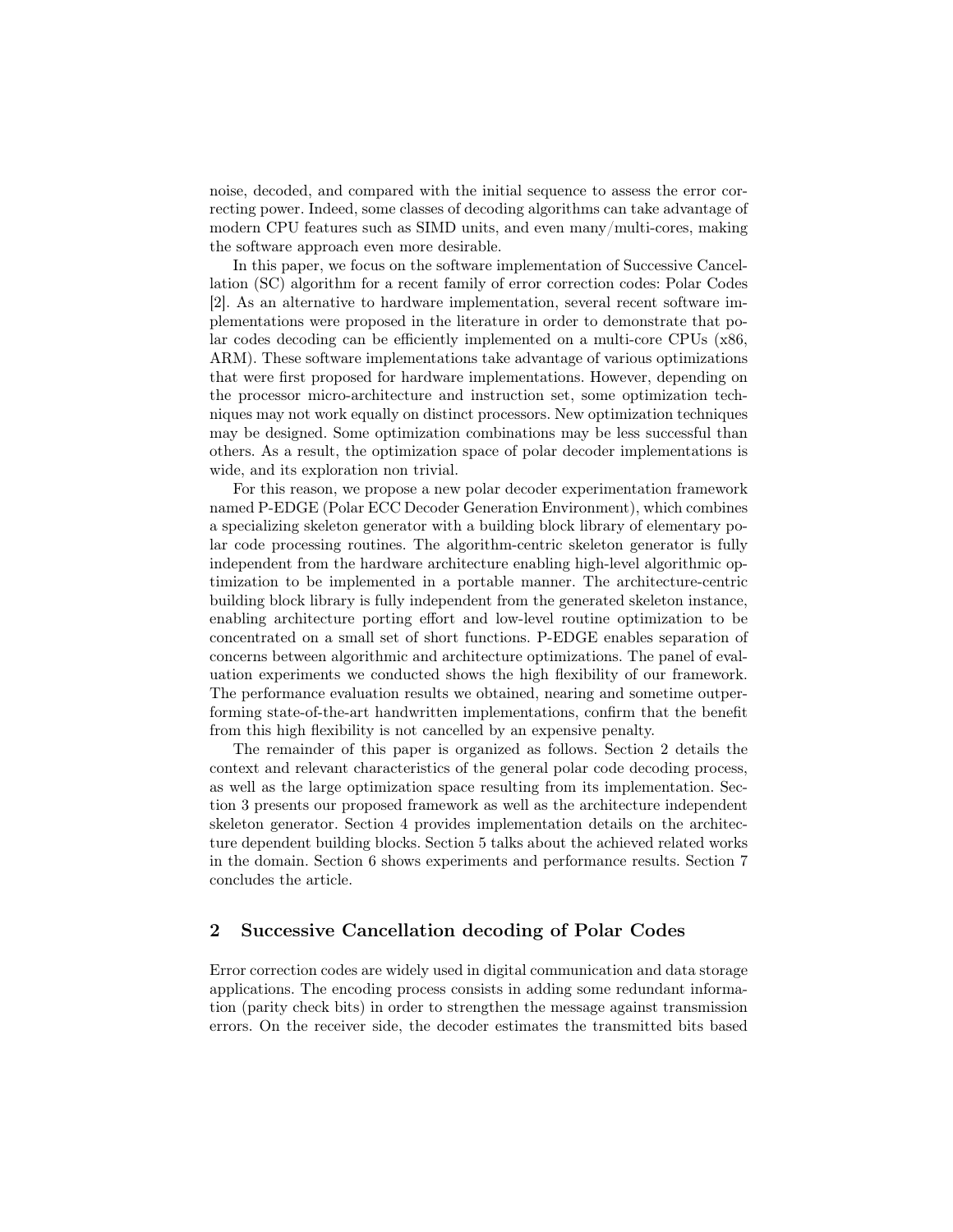on i) the received sequence and ii) the knowledge of the encoding process. Polar Codes were recently proposed in [2]. Similar to state of the art LDPC codes [4] [9] and Turbo codes [3], polar codes can achieve very good error correction performance. However, a very large codelength  $(N > 2<sup>20</sup>)$  is required in order to approach to the theoretical error correction limit proved by Shannon [13]. The challenge is then to design polar codes decoders able to decode several millions bits frames while guaranteeing a compelling throughput. Assume we want to transmit  $K$  bits over a noisy communication channel. The encoding process appends  $N - K$  parity check bits before the resulting N bits codeword can be transmitted over the channel. On the receiver side, the noisy sequence  $Y$  is a vector of  $N$  real values each corresponding to  $a$  priori beliefs on the transmitted bits. These beliefs are in the form of a Log-Likelihood-Ratio (LLR). Using the knowledge of the encoding process, the decoder job is to estimate the transmitted N-bit codeword based on a received sequence of N LLRs.



Fig. 1. a) Tree layout. b) Per-node downward and upward computations.

The SC decoding algorithm can be seen as the traversal of a binary tree starting from the root node. For a codelength  $N = 2<sup>m</sup>$ , the corresponding tree thus includes  $m + 1$  node layers, indexed from  $l = 0$  (root node layer) down to  $l = m$  (leaf nodes layers). As the tree is initially full, each layer l contains  $2^{l}$  nodes, each node of that layer l containing  $2^{m-l}$  LLRs ( $\lambda$ ) and  $2^{m-l}$  binary values denoted as *partial sums*  $(s)$ . At initialization, LLRs received from the channel  $(Y)$  are stored in the root node. Then, the decoder performs a pre-order traversal of the tree. When a node is visited in the downward direction, LLRs of the node are updated. In the upward direction, partial sums are updated. Fig. 1b summarizes the computations performed in both directions. The update functions are:

$$
\begin{cases}\n\lambda_c &= f(\lambda_a, \lambda_b) = sign(\lambda_a, \lambda_b) \cdot \min(|\lambda_a|, |\lambda_b|) \\
\lambda_c &= g(\lambda_a, \lambda_b, s) = (1 - 2s)\lambda_a + \lambda_b \\
(s_c, s_d) = h(s_a, s_b) &= (s_a \oplus s_b, s_b).\n\end{cases}
$$
\n(1)

The f and q functions both generate a single LLR. The h function provides a couple of partial sums.

Before recursively calling itself on the left node, the algorithm apply the  $f$ function, respectively, before calling itself on the right node the  $g$  function is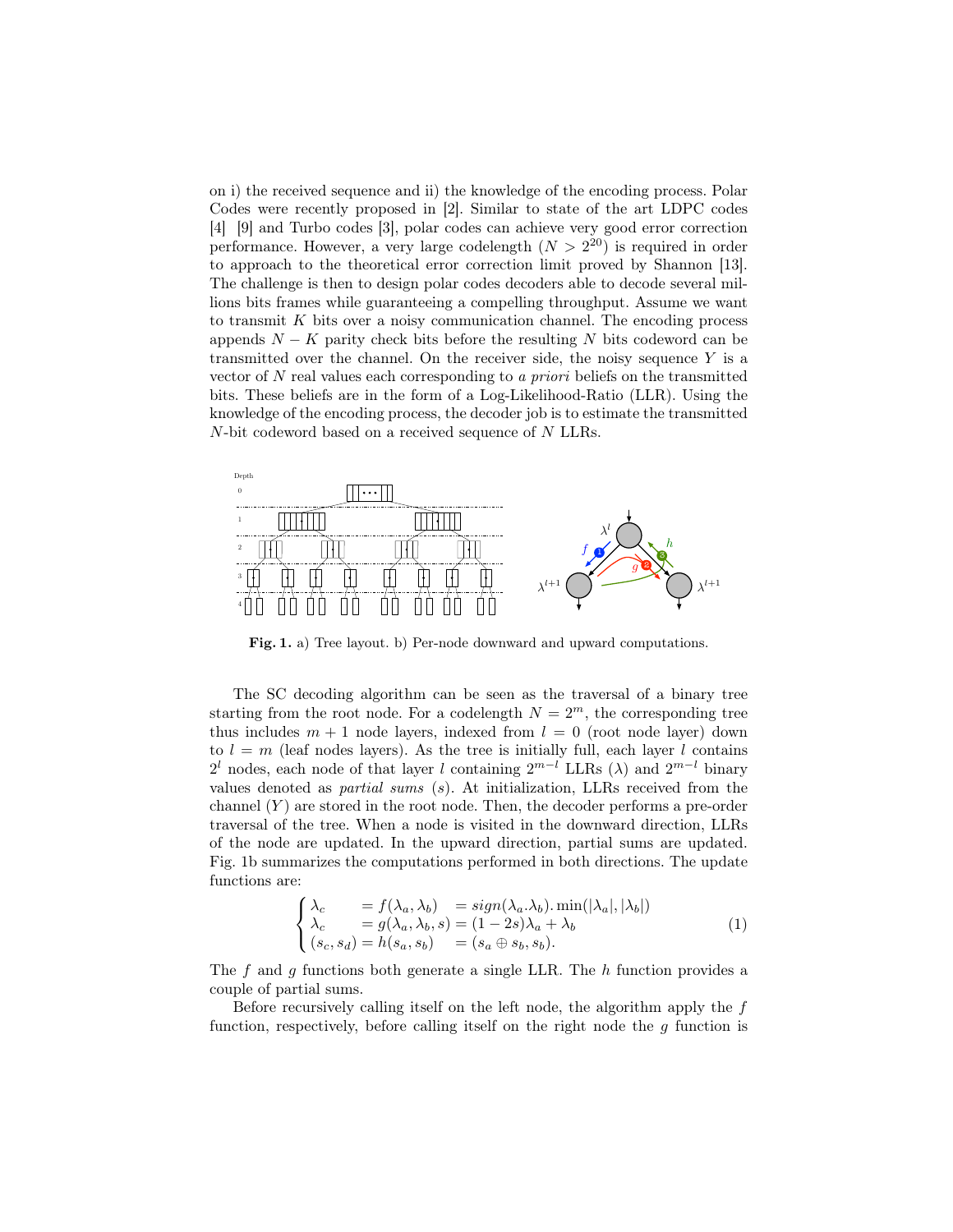applied. At the end (after the recursive call on the right node) the  $h$  function is applied. The f and g functions use the LLRs (read only mode) from the current node  $n_i$  in order to produce the new LLR values into respectively left and right  $n_{i+1}$  nodes. The h function, in the general case (non-terminal case), reads the bits from the left and right  $n_{i+1}$  nodes in order to update the bit values of the  $n_i$  node. For the terminal case, the h function reads the LLRs from itself and decides the bit values.

Leaf nodes are of two kinds: information bit nodes and frozen bit nodes. When a frozen bit leaf node is reached, its binary value is unconditionally set to zero. Instead, when an information leaf node is reached, its binary value is set according to the sign of its LLR (0 if LLR is positive, 1 otherwise). Once every node in the tree has been visited in both directions, the decoder eventually updates partial sums in the root node and the decoding process is terminated. At this point, the decoding result is stored in the root node in the form of a N-bit partial sum vectors.

#### 2.1 Code Optimization Space

The previous decoder algorithm has a number of characteristics of interest for its optimization. Generating decoders able to take advantage of this optimization space is the key for high performance decoders:

- The tree traversal is sequential, but  $f, g$  and h are applied element-wise to all elements of the LLR and bits in the nodes and their children. As there is no dependence between computations involving different elements of the same node, these node computations can be parallelized or vectorized (cf. the intra-frame strategy introduced in [5]),
- Frozen bits fully define their leaf values, hence some part of the traversal can be cut and its computation avoided, depending on the location of the frozen bits. More generally, the tree computation can be versioned depending on these bits (cf.  $[1]$   $[12]$ ),
- The decoder can be specialized for a particular configuration of frozen bits, as frozen bit locations do not change for many frames,
- Similarly, multiple frames can be decoded concurrently, with parallel or vector code. Such inter-frame optimizations can increase the decoding throughput, however at the expense of latency, which is also one important metric of the application (cf. [8]).

Beside optimizations coming from the computations in the tree, several representations of LLR may lead to different error correction performance. LLR for instance can be represented by floats or integers (fixed point representation), LLR from different frames can be packed together.

Finally, usual code optimizations, such as unrolling or inlining can also be explored. For instance, the recursive structure of the tree computation can be fully flatten, depending on the size of the codelength.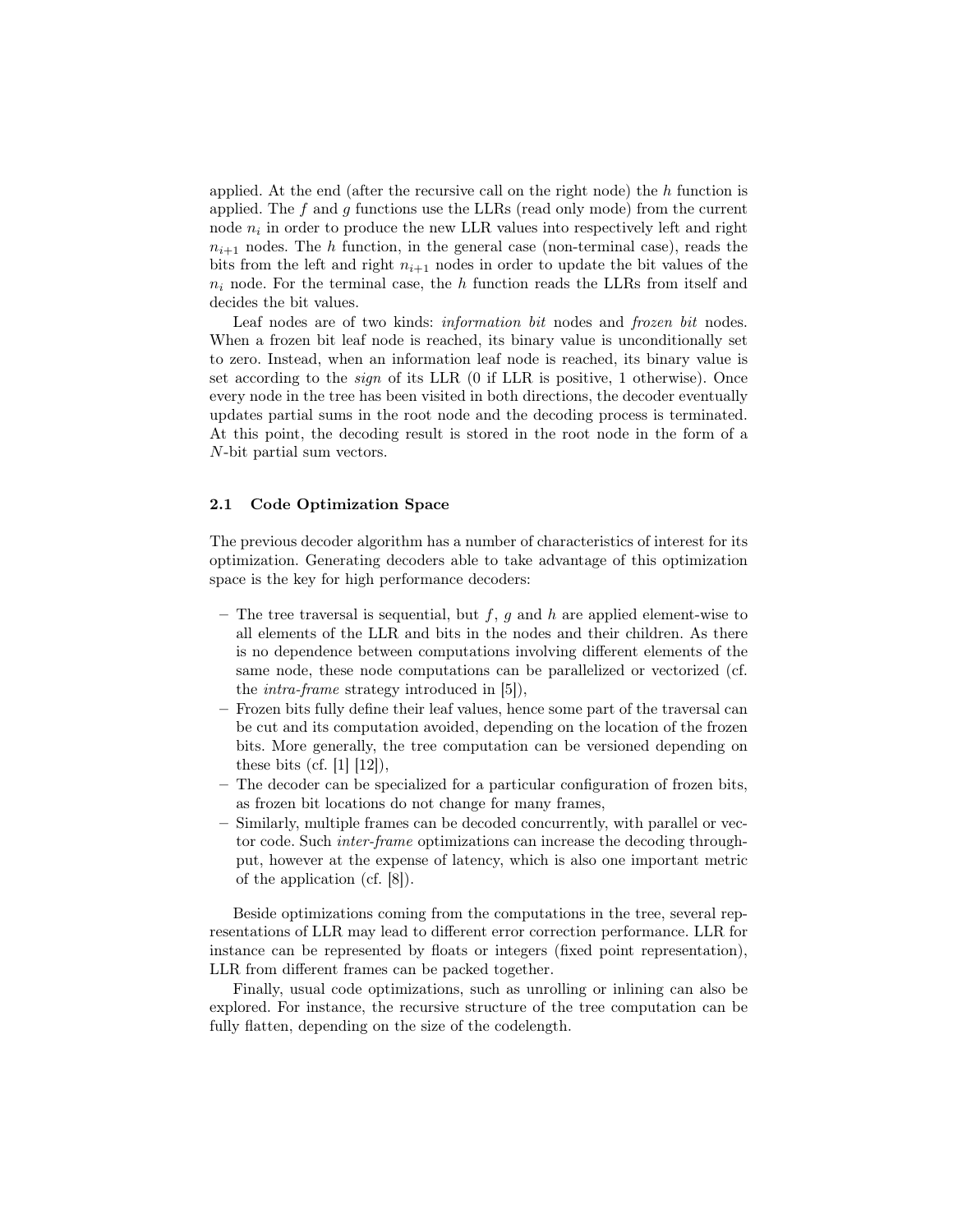### 3 The P-EDGE framework

We now presents the framework we designed to study, experiment with, and optimize the decoding of *polar codes*. While our contributions focus on the decoding stage, a whole encoding/decoding chain is required for testing and validation purpose, and we therefore give an overview of our communication chain.



Fig. 2. The communication chain.

Fig. 2 depicts the whole communication chain of our framework. The chain stages are organized as the following main segments:

The Transmitter segment is made of two Stages: 1) The source signal generator stage (Source) produces the vector of information bits  $U_K$  to be transmitted. 2) The polar encoding stage  $(Encoder)$  inserts parity check redundancy bits into information vector. For every packet of  $K$  information bits, a total of  $N$  bits are produced (information+redundancy bits). The resulting N-bit vector  $(X_N)$ is transmitted over the communication channel.

The Communication channel segment simulates a noisy communication, adding additive white Gaussian noise to the frames, producing the real vector  $Y_N$  from the binary vector  $X_N$ .

The Receiver segment is made of two Stages: 1) The Decoder stage produces a binary vector  $V_N$  from  $Y_N$  along using the algorithm described above. 2) The Sink stage eventually compares the K information bits  $(V_K)$  in  $V_N$  with  $U_K$ in order to count the number of remaining binary errors after the decoding is performed. The more effective the error correction code is, the closer the  $V_K$ bits should be from the  $U_K$  bits. Resilient errors may come from 1) inherent limitations in the polar code construction, 2) sub-optimal decoding algorithm, 3) a high noise power in the communication channel. Moreover, while testing new algorithm implementations or optimizations, an abnormally high error rate can also be the sign of a bug.

#### 3.1 The P-EDGE Decoder Generator

Specialized Decoder Skeletons and Building Blocks Library. The tree structure at the heart of SC decoders is fully determined by the parameters of a given code instance: the code size, the code rate  $(R = K/N)$ , position of the frozen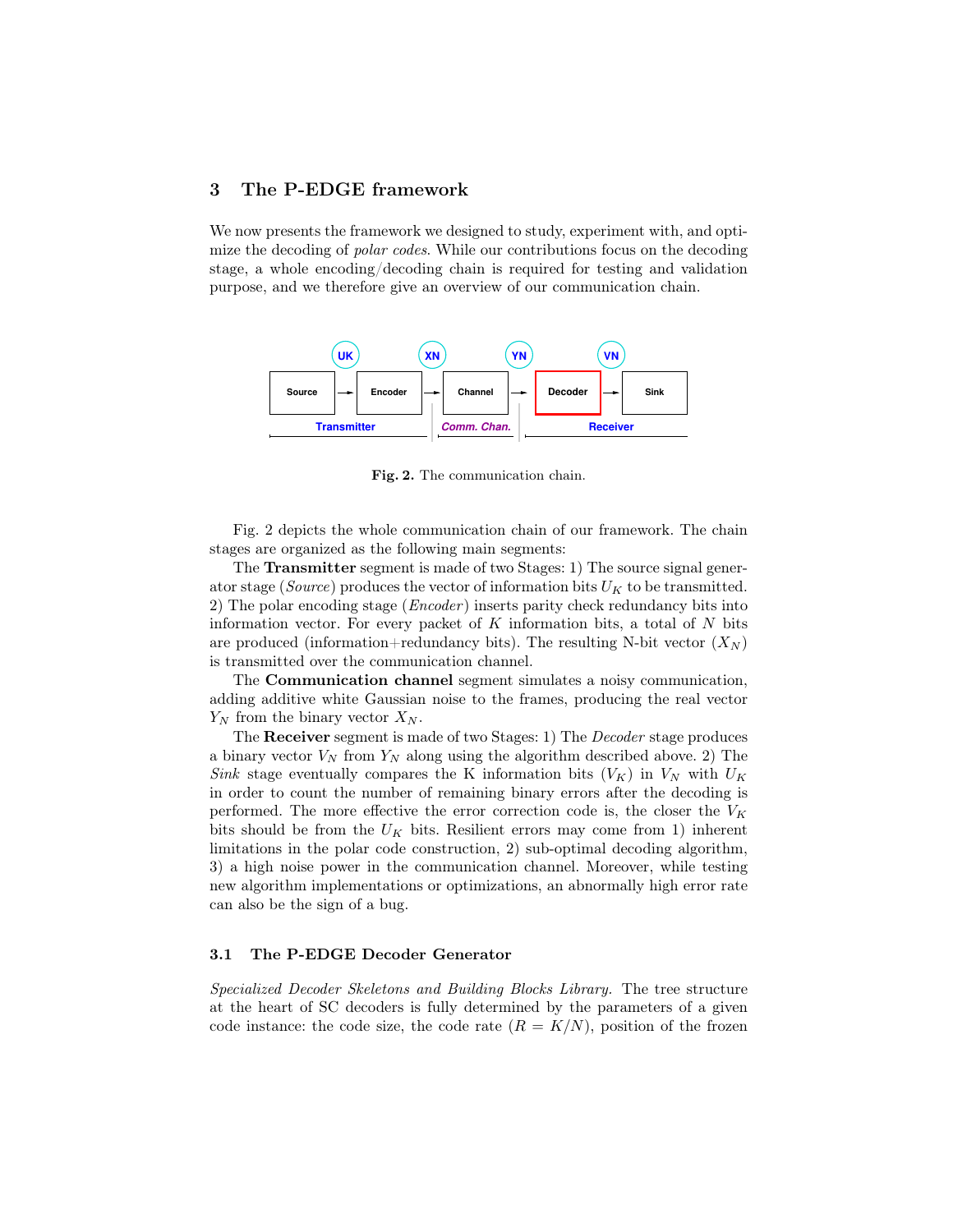

Fig. 3. Subtree rewriting rules for processing specialization.

bits. All these parameters are statically known at compile time. Thus, the recursive tree traversal code structure and the corresponding tree data structure are challenging to vectorize and to optimize for a compiler. Our Polar ECC Decoder Generation Environment (P-EDGE) builds on this property to provide a general framework for polar decoder design, generation and optimization. Beyond the code parameters, Polar decoders can be tweaked and optimized in many different orthogonal or loosely coupled ways: Elementary type (floating point, fixed point), Element containers (array size), Data layout (bit packing techniques), Instruction Set (x86, ARM), SIMD support (scalar, intra-frame or inter-frame processing vectorization), SIMD instruction set variant (SSE, AVX, NEON), as well as the set and relative priorities of the rewriting rules for tree pruning. Our framework enables to quickly experiment the different combinations of all optimizations. The decoder code thus results from two distinct parts:

- An architecture independent specialized decoder skeleton generated by our decoder generator, from a given frozen bits location input. Starting from the naive, recursive expression of the computational tree, we apply successively cuts and specializations on the tree. They are described through a set of rewriting rules, that can be customized according to the specificities of the decoder and to the constraints in term of code size for instance.
- $-$  A library of architecture dependent *elementary computation building blocks*, corresponding to the implementation variants of the  $f, g$  and h functions (fixed or floating point versions, scalar or vector versions, ...). These blocks do not depend on the frozen bits location and can therefore be used by any specialized skeleton.

This separation of concerns between high-level specialized algorithmic skeletons and low-level arithmetic routines, enables both ECC experts to focus on optimizing algorithm skeletons and architecture experts to focus on writing highly optimized routines, without interferences.

Decoder Generation. The decoder generator first builds the binary tree structure as shown in Fig. 1a from the frozen bit location input. Each internal node has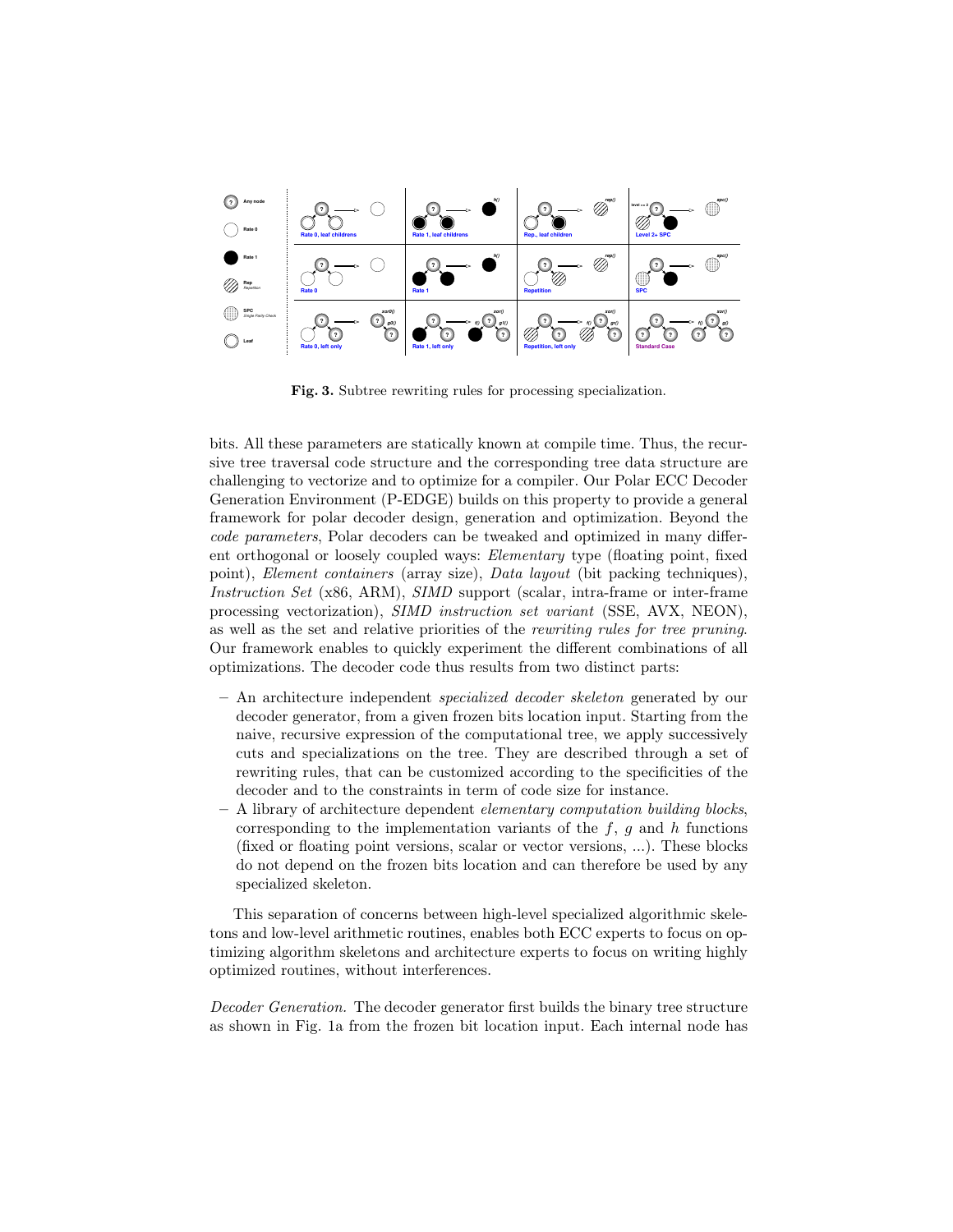

Fig. 4. Generation process on a small binary tree  $(N = 8)$ . The tree is cut and the computations are versioned according to the location of the frozen bit. The final code generated is in the right.

a tag indicating the type of processing required at that node (recursive children processing,  $f/g/h$  functions to be applied or not). This tag is initially set to standard, corresponding to the canonical processing described in Fig. 1b.

For some sub-tree pattern configurations, the processing to be performed at the root of such sub-trees can be simplified, or even skipped completely, for instance when a node only has two frozen bit leaf children. To exploit such properties, the decoder generator repeatedly applies the set of sub-tree rewriting rules listed in Fig. 3 using a depth first traversal to alter the node tags, until no rewriting rule applies anymore.

Each rewriting rule defines a subtree pattern selector, a new tag for the subtree root, and the f, g, and h processing functions to be applied, simplified or skipped for this node in the resulting decoder. A *null f* (resp.  $g$ ) function cuts the left (resp. right) child of the node. From an implementation point of view, a rule is defined as a class, with a match function, and a set of functions  $f, g$ , and h. The current set of rewriting rules can thus easily be enriched with new rules to generate even more specialized versions.

Patterns on the first two rows result in cutting away both children. For instance, the first rule, named Rate 0, leaf children, cuts the two frozen bit leaf children of the parent node, and tag it as Rate  $\theta$  (white node). Processing is completely skipped on this node since the values of the bits are unconditionally known. The Repetition rules match subtrees where only the rightmost leaf is black (tag Rate 1), the others being frozen bits. In this case, the whole subtree is cut and replaced by a more simple processing. Moreover a single, specialized rep function is applied on the node instead of the three functions  $f, g$  and h. The third line describes partial cuts and specialization. For instance, the rule "Repetition, left only" specializes the q and h functions to use, but does not prune the recursive children processing.

Rewriting rules are ordered by priority (left to right, then top row to bottom row in Fig. 3), thus if more than one rule match an encountered subtree, the highest priority rule is applied. The priority order is chosen such as to favor strongest computation reducing rules over rules with minor impact, and to ensure confluence by selecting the most specific pattern first. Rules selectors can match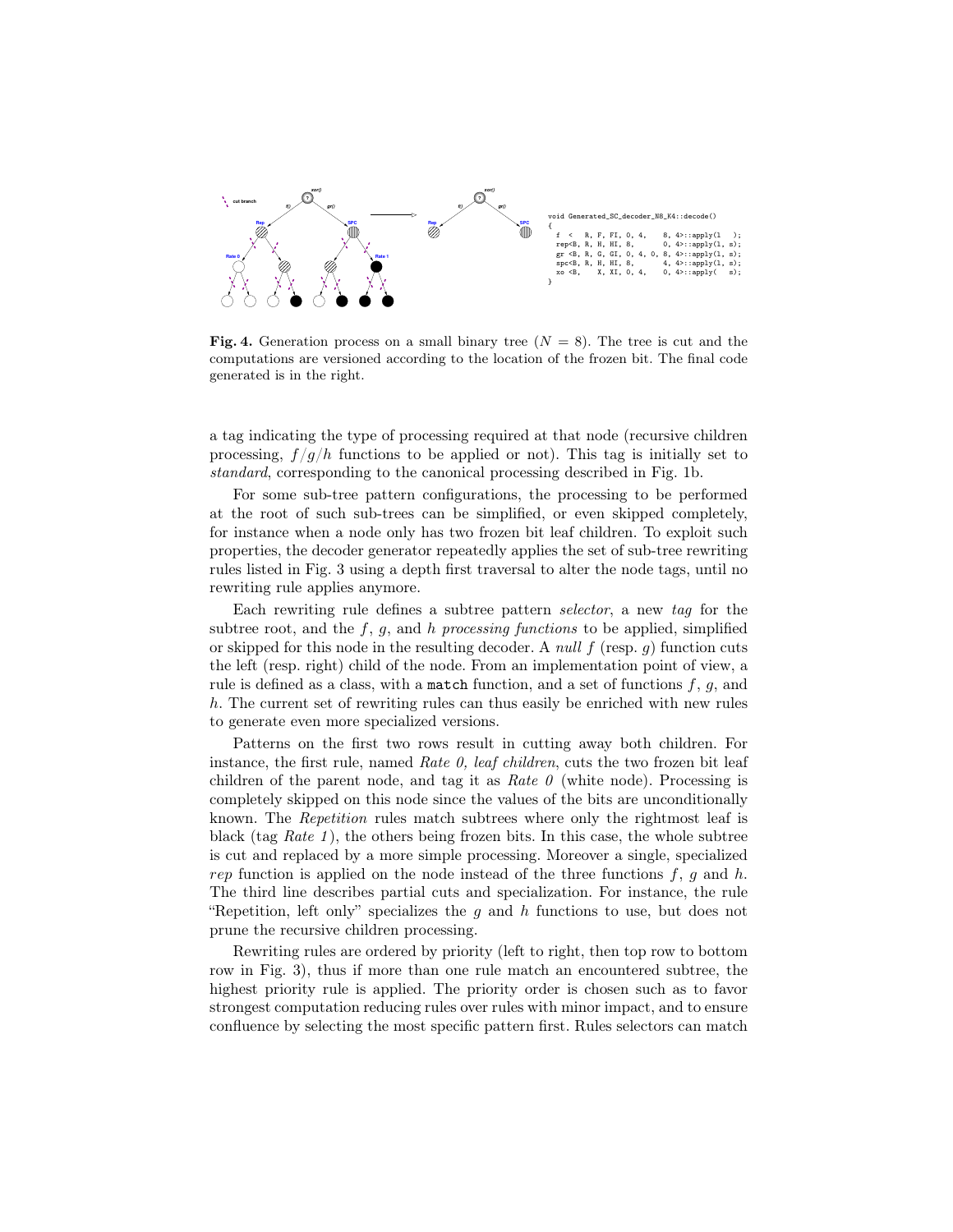on node tags and/or node levels (leaf, specific level, above or below some level). A given rule is applied at most once on a given node.

Finally, once the tree has been fully specialized, the generator perform a second tree traversal pass to output the resulting decoder. An example of such a tree specialization process together with the generator output is shown in Fig. 4.

### 4 Low Level Building blocks

```
template <typename R>
R f_seq(const R& la,
        const R& lb)
{
  auto abs_la = (\text{la} > = 0) ? la : -la;
  auto abs_l = (lb \ge 0) ? lb : -lb;
  auto min_abs = std::min(abs_la, abs_lb);<br>auto sign = (0 < 1a*1b) - (1a*1b < 0)= (0 \lt \text{la}^* \cdot \text{la}) - (\text{la}^* \cdot \text{la});
  auto lc = (R)sign * min_abs;
  return lc;
}
                                                     template <typename R>
                                                     mipp::vec f_simd(const mipp::vec& la,
                                                                         const mipp::vec& lb)
                                                     {
                                                       auto abs_la = min : abs \langle R \rangle (la );
                                                       auto abs_lb = \min : abs <R>(lb );
                                                       auto min_abs = mipp::min <R>(abs_la, abs_lb);<br>auto sign = mipp::sign<R>(la, lb);
                                                                     = mipp::sign <R>(la, lb );
                                                       auto lc = mipp::neg <R>(min_abs, sign );
                                                       return lc;
                                                     }
```
**Fig. 5.** Example of the C++ implementation of the f function in P-EDGE (the sequential version is in the left whereas the SIMD one is in the right).

The main challenge in implementing P-EDGE's architecture dependent building blocks is to provide enough flexibility to enable varied type, data layout and optimization strategies such as intra-frame SIMDization (intra-SIMD) and inter-frame SIMDization (inter-SIMD), without breaking the high level skeleton abstraction. To meet this requirement, our building block library heavily relies on generic programming and compile time specialization by the means of  $C++$  templates, in a manner inspired by *expression template* techniques [15]. Template specializations provide node functions. Fig. 4 gives a example of a generated decoder for  $N = 8$ , calling template instances of the node functions. B: partial sum type; R: LLR/ $\lambda$  type; F/G/H/X: Scalar standard SC function versions; FI/GI/HI/XI SIMD versions. Remaining template parameters are offsets and chunk sizes to control data layout.

A single SIMD set is needed because SIMD routines are common to both intra-SIMD and inter-SIMD. In the later case, the generated decoder packs as many frames together from the frame stream as the vector size in a transparent manner. In both cases, offsets are fully precomputed at compile time. Intra-SIMD exploits SIMD units without increasing the decoder latency, since it still processes frames one at a time and thus preserves fine grain frame pipelining. However, at leaf nodes and nearby, too few elements remain to fill SIMD units. For instance, 4-way SIMD registers are fully filled only at level 2 and above. Thus, Intra-SIMD will only be effective on trees that can be heavily pruned from these numerous scalar nodes. Inter-SIMD does not suffer from this problem, since SIMD register lanes are filled by LLRs and bits from multiple frames instead.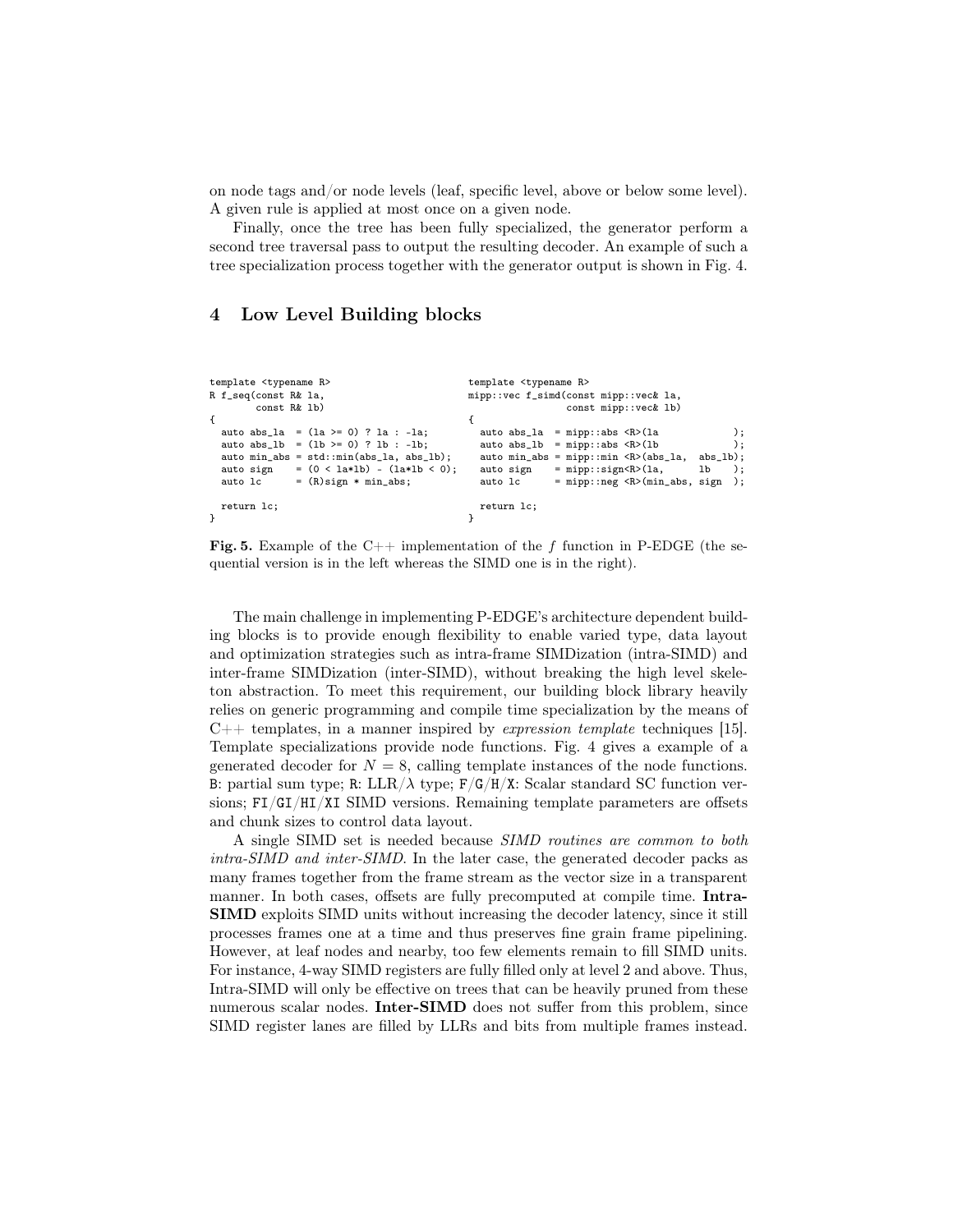However, the decoder needs to wait for enough frames to arrive, which increases latency, and to interleave the LLRs from these frames (gather ) before proceeding. It also needs to de-interleave the resulting data (the bits) after decoding  $(scatter)$ . Refer to [8] for more details about the interleaving process.

The framework instantiates scalar or SIMD functions as appropriate (hence the two sets of functions). These two sets of functions are themselves independent on the element type. Scalar functions are datatype-parametered templates. SIMD functions use the template-based MIPP intrinsics wrapper library developed by one of the authors to benefit from SSE, AVX and NEON flavors SIMD instruction sets in a portable and extensible manner. As an example, the generic scalar and SIMD implementations of the  $f$  function are shown in Fig. 5. We also tried an auto-vectorized approach but even if all the routines were well vectorized (from the compiler report), the performance was, at least, 3 times slower than the MIPP handwritten versions.

The decoder stores its state using two data buffers, one for the LLR values  $(\lambda)$  and the other for the bits (partial sums s). The "logical" tree layout is implemented as a simple and efficient heap vector data layout. Traversing the tree therefore corresponds to moving through the array, at different offsets and considering different index intervals. The LLR offset is computed from the graph depth  $d$  (or the node vertical indexing) as follows:

$$
off_{\lambda}(d=0) = 0, \; off_{\lambda}(d>0) = \sum_{i=1}^{d} \frac{N}{2^{i-1}}.
$$
 (2)

Given  $l$  the lane (or the node horizontal indexing), the bit offset is determined as follows:

$$
off_s(d, l) = \frac{N}{2^d} \times l. \tag{3}
$$

The LLR buffer size is  $2N$  and the bit buffer is N, for a frame of N bits. Thus, the memory footprint per frame is:

$$
mem_{fp} = N \times (2 \times sizeof(LLR) + sizeof(bit)). \tag{4}
$$

LLRs element size is 4 bytes (float) or 1 byte (fixed point numbers). The Inter-SIMD version also employs a bit packing memory footprint reduction technique [8] to pack several bits together by using shifts and masking instructions.

#### 5 Related works

Polar codes [2] keep on gaining attention from circuits and systems designers. The practical interest of these codes comes from the possibility to implement them efficiently in software. Software implementations were proposed in [5] on x86 processor targets, using SIMD instructions to speed-up single frame decoding (intra-frame parallelism). In addition to SIMD optimizations, the tree pruning step described in section 3 was also applied to the decoder in [12]. Moreover, fixed point representation was implemented in order to speed up the decoding process.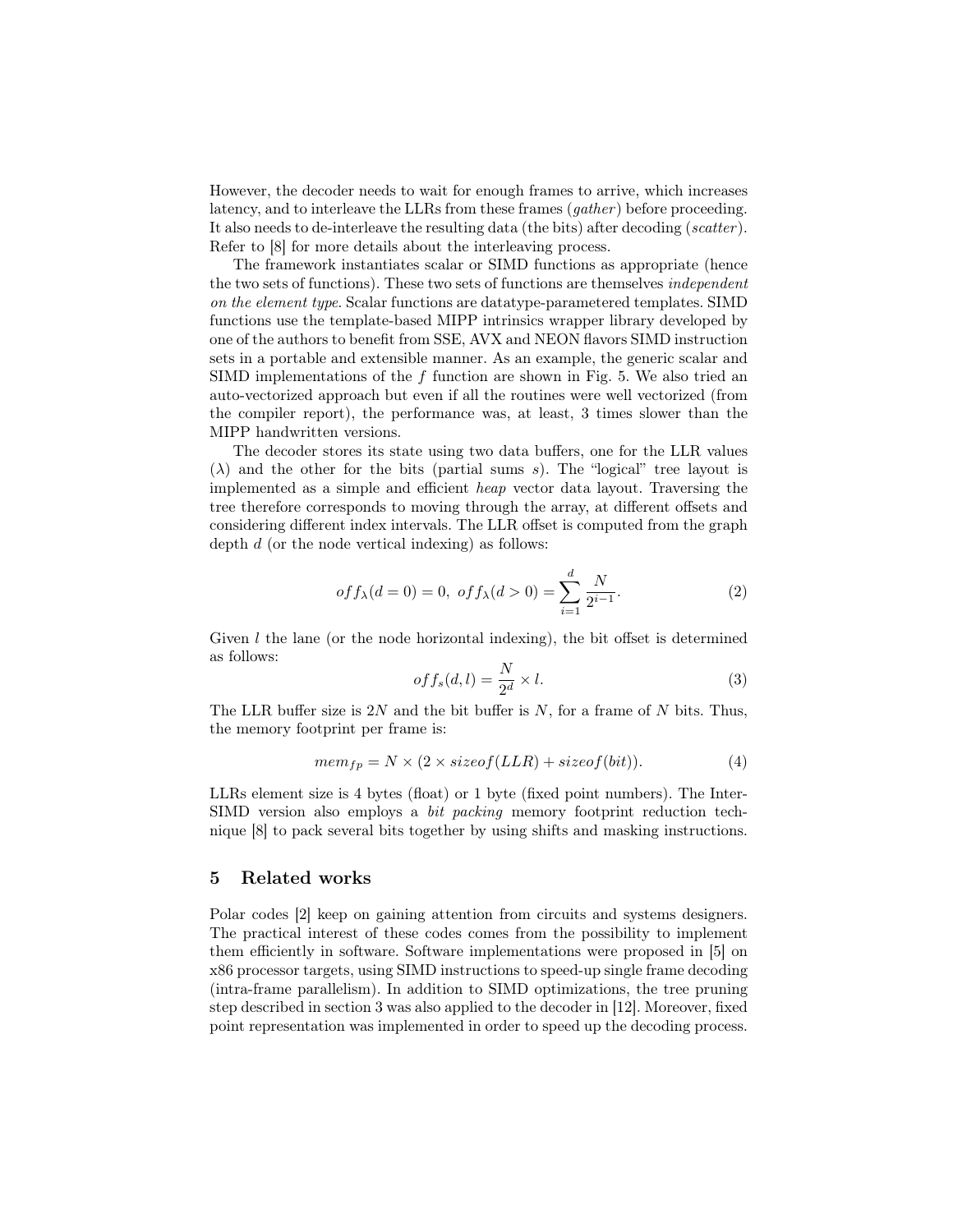This modification of the data format has a negligible impact on error correction quality while enabling better throughput. The authors proposed to improve the throughput performance by auto-generating the source code of their floating point decoders [11]. A second set of works [8] has considered an another way to take advantage of SIMD processing capabilities. Authors focused on inter-frame parallelism using both SIMD and multi-thread parallelization. Indeed, this approach enables constant parallelism level during the overall decoding process, at the cost of an increased latency. Throughputs achieved using this approach and the associated implementation optimizations were about  $\times$ 4 to  $\times$ 8 times higher than [5]. An ARM-based implementation was also explored in [7] to enable low power consumption software decoding for a potential use on consumer devices.

The P-EDGE philosophy differs from these previous approaches by promoting separation of concerns and genericity as first class objectives to enable experimenting with multiple optimization strategies. Results presented in Section 6 show that these objectives are not incompatible with performance.

Concerning automatic generation of high performance libraries, ATLAS generator [18], LGen [14] and SPIRAL [10] are examples for linear algebra libraries and signal processing domains, all resorting to autotuning to find the best version. LGen and SPIRAL generate optimized code from a Domain Specific Language (DSL). A different generative approach is adopted by Eigen [6] or uBLAS [17]. While Eigen focuses on structural recursion, it is applied to matrices and not to trees. They use  $C_{++}$  templates to optimize the code at compile time. Comparatively, the technique presented in this paper combines the two generative approaches: the generator produces code from an initial formulation, optimized by rewriting rules. The second step also optimizes code from  $C++$  templates.

### 6 Evaluation

In this section we first describe the protocol we used, after that we provide a performance comparison between the state-of-the-art and P-EDGE. At the end we discuss the exploring capabilities of our framework.

|            | x86-based         | $ARMv7$ -based                                                           | prev. work arch.[11] |
|------------|-------------------|--------------------------------------------------------------------------|----------------------|
| <b>CPU</b> | Intel Xeon E31225 | ARM Cortex-A15                                                           | Intel Core i7-2600   |
|            | $3.10G$ hz        | $MPC$ ore $2.32\text{GHz}$                                               | $3.40 \text{GHz}$    |
| Cache      |                   | $ 32KB L11/L1D, 256KB L2 32KB L11/L1D, L2 1024KB 32KB L11/L1D, L2 256KB$ |                      |
|            | L36MB             | No L3                                                                    | L3 8MB               |
| Compiler   | $GNU g++4.8$      | $GNU g++4.8$                                                             | $GNU g++4.8$         |

Table 1. Performance evaluation platforms.

The platforms used for performance evaluation are shown in Table 1. Unless stated otherwise, each measure is obtained as the best of ten runs of a 10 second simulation, taking into account frame loading and result storing. SNR (Signal Noise Ratio) is set to 2.5 dB for tests with  $1/5$  and  $1/2$  rates, and to 4.0 dB for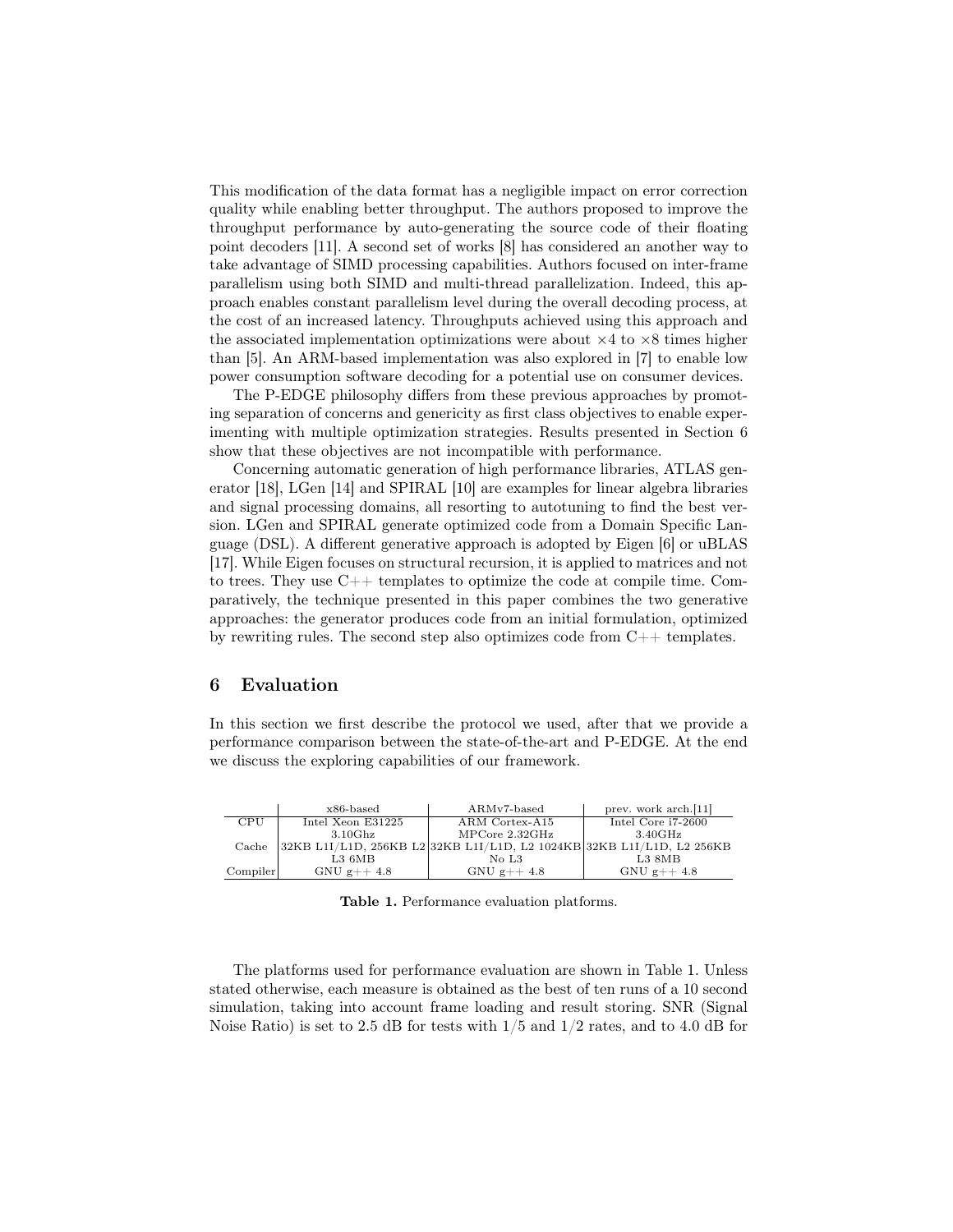the  $5/6$ , 0.84, and  $9/10$  rate tests. Colors differentiate the codes rates of the Polar Code, point shapes differentiate decoder types (Intra-SIMD vs Inter-SIMD).

#### Comparison between P-EDGE and the State of the Art  $6.1$



Fig. 6. Performance comparison between several code rates of 32-bit floating point decoding stages (running on the Intel $^{\circledR}$ Xeon $^{\circledR}$ CPU E31225 and, respectively, on the Nvidia<sup>®</sup> Jetson TK1<sup>®</sup> CPU A15).

| (N, K)                          | Decoder                | Info T/P (Mb/s) Latency $(\mu s)$ |     |
|---------------------------------|------------------------|-----------------------------------|-----|
| (16384, 14746)                  | prev. work $\sqrt{11}$ | 292                               | 50  |
|                                 | this work              | 341                               | 43  |
| $(32768, 27568)$ prev. work[11] |                        | 220                               | 125 |
|                                 | this work              | 241                               | 114 |
| $(32768, 29492)$ prev. work[11] |                        | 261                               | 113 |
|                                 | this work              | 293                               | 101 |

Table 2. Comparing P-EDGE with a state-of-art software polar decoder, for codes of rate 0.84 and rate 0.9, using Intra-SIMD. The two cross marks show state-of-the art performance results reported in [11], for comparison.

Fig. 6 shows P-EDGE intra-frame throughput on different architectures. Our generic framework performance outperforms previous work decoder results (between  $10\%$  and  $25\%$  higher). This is confirmed in Tab. 2 which compares P-EDGE with the state-of-the-art result samples for some specific rates reported in [11]. The throughput of the inter-frame implementation is shown in Figure  $7$ for different architectures. Again, the results confirm that our generic approach overtakes handwritten code (also between  $10\%$  and  $25\%$  higher on  $x86$ ).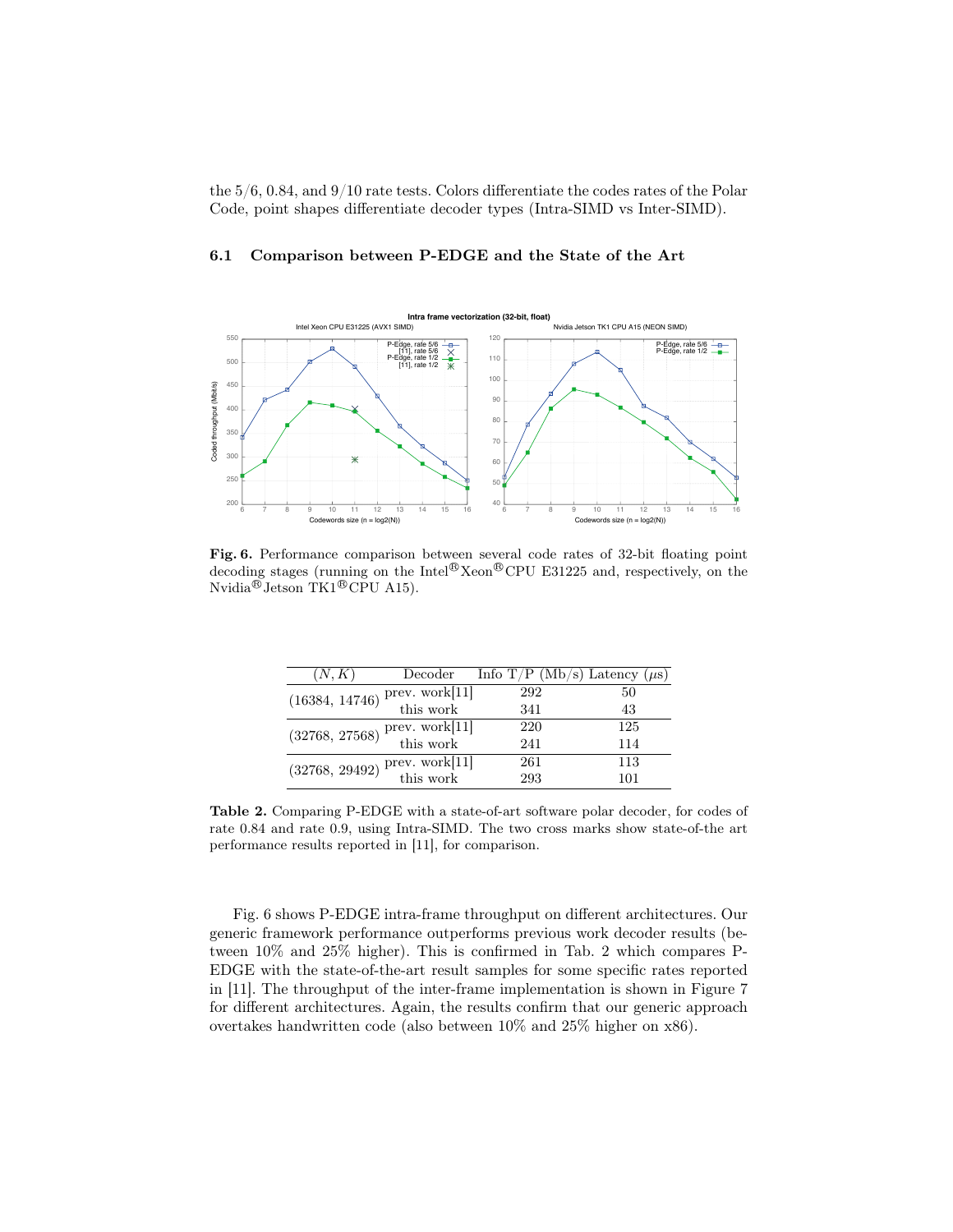

Fig. 7. Performance comparison between several code rates of 8-bit fixed point decoding stages (running on the Intel<sup>®</sup>Xeon<sup>®</sup>CPU E31225 and, respectively, on the Nvidia<sup>®</sup>Jetson TK1<sup>®</sup>CPU A15). Circles show P-EDGE results. Triangles show our former "handwritten" implementation results [8].

| Decoder                                                                                                                                                         |  |  | $ N = 2^6 N = 2^8 N = 2^{10} N = 2^{12} N = 2^{14} N = 2^{16}$ |
|-----------------------------------------------------------------------------------------------------------------------------------------------------------------|--|--|----------------------------------------------------------------|
| inter 32-bit, $R = 1/2$   1 (7)   2 (24)   7 (77)   9 (254)   19 (736)   40 (2528)                                                                              |  |  |                                                                |
| inter 32-bit, $R = 5/6$   1 (4)   2 (19)   4 (53)   7 (167)   16 (591)   32 (1758)                                                                              |  |  |                                                                |
| intra 32-bit, $R = 1/2$   1 (4)   3 (16)   9 (56)   8 (182)   19 (563)   38 (1947)                                                                              |  |  |                                                                |
| intra 32-bit, $R = 5/6$   1 (3)   3 (13)   6 (38)   7 (126)   20 (392)   27 (1365)                                                                              |  |  |                                                                |
| inter 8-bit, $R = 1/2 \begin{pmatrix} 1 & 5 \end{pmatrix} \begin{pmatrix} 2 & 22 \end{pmatrix} \begin{pmatrix} 7 & 72 \end{pmatrix}$ 8 (252) 17 (665) 36 (2220) |  |  |                                                                |
| inter 8-bit, $R = 5/6$   1 (4)   2 (18)   4 (51)   6 (191)   14 (461)   26 (1555)                                                                               |  |  |                                                                |

**Table 3.** Code size (in KB) of the generated decoders depending on the number of bits  $N$  per frame (code respectively compiled with AVX1 instructions for the 32-bit decoders and with SSE4.1 instructions for the 8-bit decoders). For comparison, code size without compression are shown in parentheses.

For all the test series, the bandwidth first increases with codeword size, as the tree pruning becomes increasingly more effective with larger trees. The effect is stronger for Intra-SIMD where pruning also results in removing inefficient scalar nodes. However, beyond a codeword size point which depends on the architecture and on the selected SIMD version, performance decreases again due to L1 cache misses, not only L1D but L1I as well. Indeed, decoders are generated as straight-line code (no recursive calls), with all node computations put in sequence. This improves performance for small to medium codeword size, up to the point where the compiled binary exceeds the L1I cache size. We mitigated this issue by reducing decoder binary sizes using two compression techniques: 1) in the generated code, we moved the buffer offsets from template arguments to function arguments, which enabled the compiler to factorize more function calls than before (improvement by a factor of  $10$ ), 2) we implemented a sub-tree folding algorithm in the generator, to detect multiple occurrences of a same sub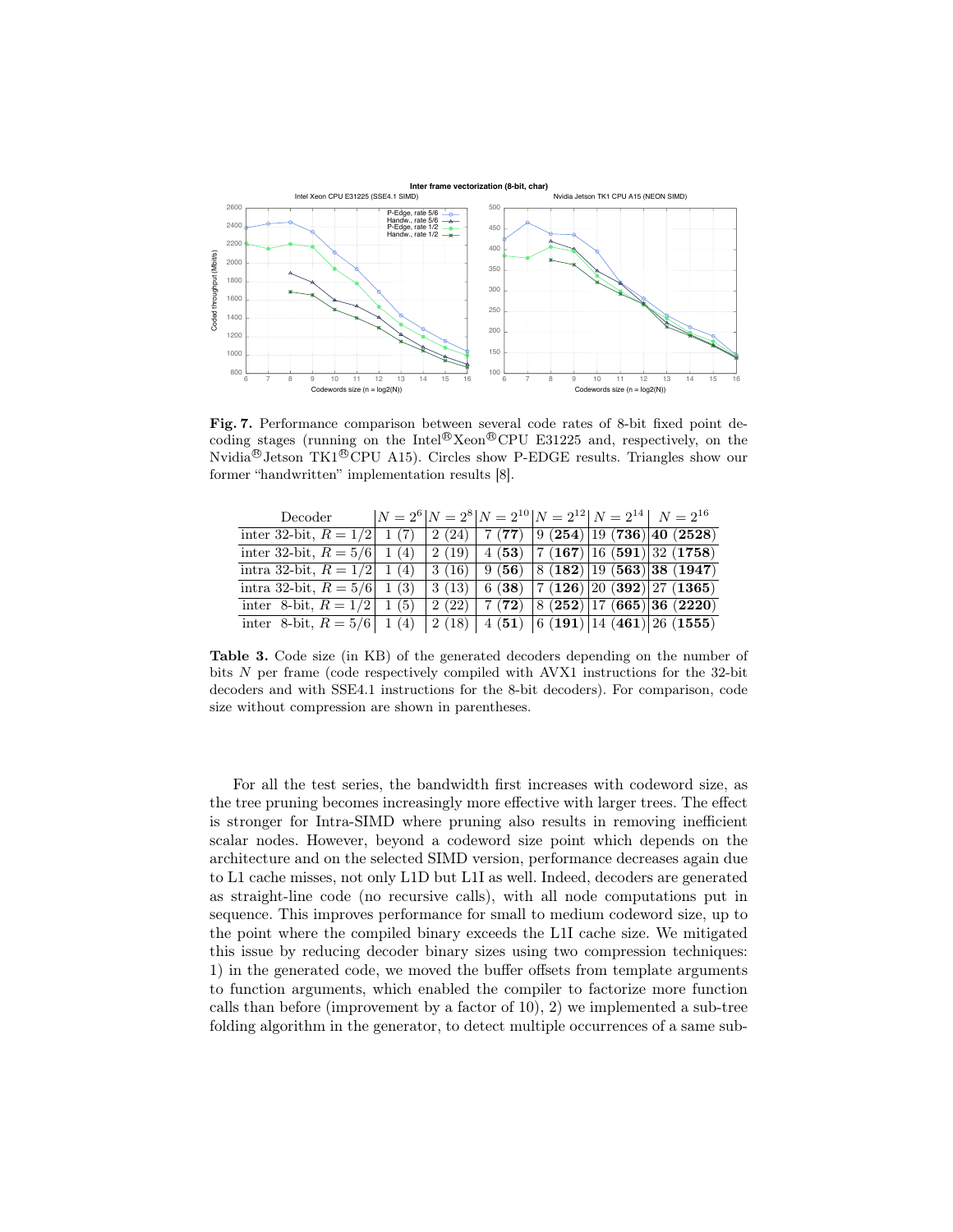tree and to put the corresponding code into a dedicated function (improvement by a factor of 5 for  $N = 2^{16}$ , the compression ratio increases with the size of the tree).

Table 3 shows the binary code size of the decoders depending on  $N$ . The results which exceed the 32KB of the L1I cache are highlighted in bold font. Sub-tree folding was enabled starting from  $N = 2^{12}$  because there is an overhead (at run-time) when using this technique. P-EDGE decoder code sizes without compression are shown in parentheses: we can observe a huge improvement, until  $N = 2^{14}$  the code size never exceeds the L1I cache anymore.

#### Exploring respective optimization impacts with P-EDGE 6.2



In this sub-section the compression techniques have been disabled.

Fig. 8. Throughput depending on the different optimizations for  $N = 2048$ , for intraframe vectorization on the left and intra-frame vectorization on the right, resp. (on the Intel<sup>®</sup>Xeon<sup>®</sup>CPU E31225).

The tree pruning step has a dramatical effect in general. For example, the reference code for a rate of  $1/2$  has 2047 nodes, whereas only 291 nodes remain in the pruned version. However, the individual effect of each rewriting rule is not trivial. The plots in Figure 8 show the respective impact of several rewriting rules (cuts, repetitions, single parity checks (SPC)), with  $N = 2048$  and multiple code rates, for Intra-SIMD and Inter-SIMD respectively. The purpose of the plots is to show that no single rewriting rule dominates for every code rate, and that the respective impact of each rule may vary a lot from rate to rate, making the case for the flexible, extensible architecture of P-EDGE. Indeed, P-EDGE's rewriting rule set can also be enriched with rules for specific ranges of code rate. For instance, the rule *Single Parity Check (SPC)* has been applied with different level limits for  $9/10$  code rate, where it has a significant impact and may benefit from fine tuning.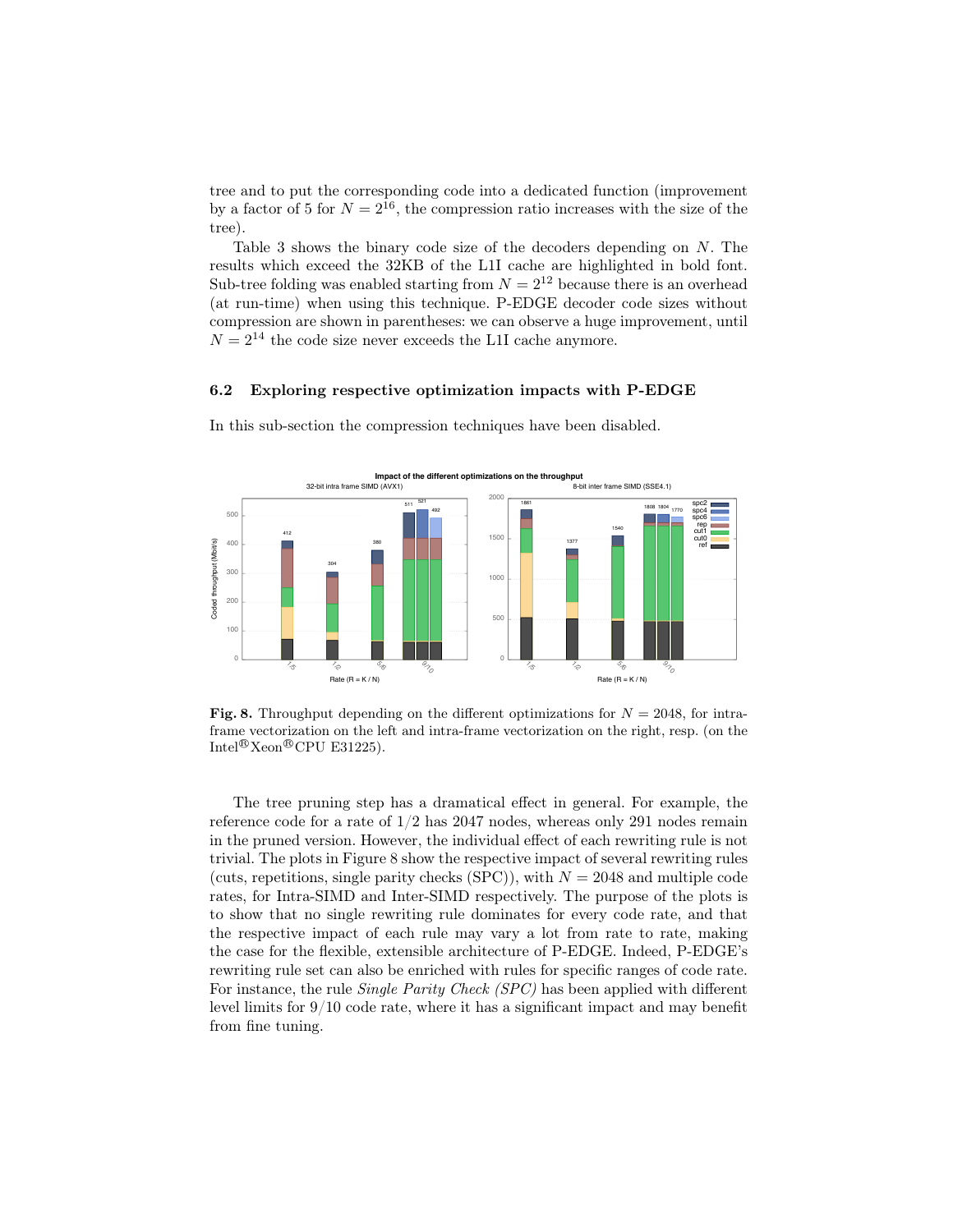

Fig. 9. A focus on 32-bit floating point P-EDGE decoder instances performance on large codeword size, *considering the decoding time only* (on Intel Xeon CPU E31225).

A comparison between the performance of the different decoder instances obtained from the same code is shown in Figure 9. Only codeword sizes of more than  $2^8$  are shown, as smaller sizes are of little interest in practice. One can see that for a given bit rate, the best version depends on the codeword size. Inter-SIMD dominates for a  $1/2$  rate, while Intra-SIMD dominates for a  $5/6$  rate on code size larger than  $2^{12}$ . This shows the interest of having both intra-frame and inter-frame SIMD in the same framework.

#### $\overline{7}$ Conclusion and future works

In this paper, we have developed a framework that enables exploring optimizations for Successive Cancellation decoders of the Polar Codes family while enforcing a clear separation of concerns between the generic, abstract algorithmic level and the low-level architecture dependent on building block implementations. The benefits in terms of software design and flexibility are not overshadowed by prohibitive run-time performance results. On the contrary, the use of a specialized skeleton generator to produce optimized compile-time decoders enables performance levels to match, and even to exceed state of art implementations.

Future work will in priority be dedicated to a more in-depth performance analysis, for instance by applying the *Roof-line* model [19] or even better the *Execution-Cache-Memory* (ECM) model [16], would also give us much more insight about the remaining code optimization head-room, as the algorithm tend to be inherently memory bound. Finally, we intend to stress-test the genericity of our framework on other decoder variants from the Polar Codes family.

#### 8 Acknowledgements

This study has been carried out with financial support from the French State, managed by the French National Research Agency (ANR) in the frame of the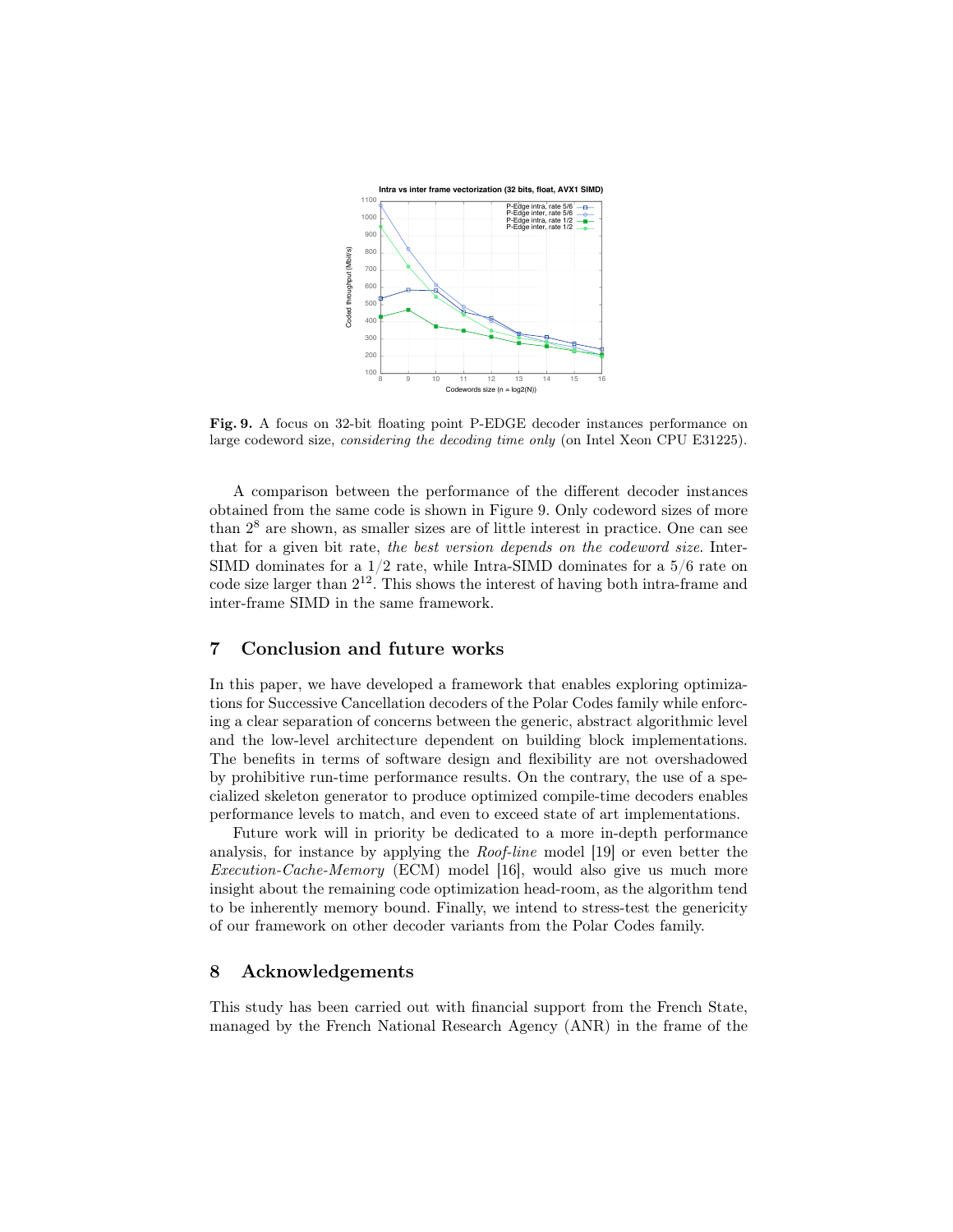"Investments for the future" Programme IdEx Bordeaux - CPU (ANR-10-IDEX-03-02). The authors would also like to thank Guillaume Berhault for the helpful discussions.

### References

- 1. Alamdar-Yazdi, A., Kschischang, F.: A simplified successive-cancellation decoder for polar codes. Communications Letters, IEEE 15(12), 1378–1380 (December 2011)
- 2. Arikan, E.: Channel polarization: A method for constructing capacity-achieving codes for symmetric binary-input memoryless channels. Information Theory, IEEE Transactions on 55(7), 3051–3073 (2009)
- 3. Berrou, C., Glavieux, A., Thitimajshima, P.: Near shannon limit error-correcting coding and decoding: Turbo-codes. 1. In: Communications, 1993. ICC '93 Geneva. Technical Program, Conference Record, IEEE International Conference on. vol. 2, pp. 1064–1070 vol.2 (May 1993)
- 4. Gallager, R.G.: Low-density parity-check codes (1963)
- 5. Giard, P., Sarkis, G., Thibeault, C., Gross, W.: Fast software polar decoders. In: Acoustics, Speech and Signal Processing (ICASSP), 2014 IEEE International Conference on. pp. 7555–7559 (May 2014)
- 6. Gottschling, P., Wise, D.S., Joshi, A.: Generic support of algorithmic and structural recursion for scientific computing. The International Journal of Parallel, Emergent and Distributed Systems (IJPEDS) 24(6), 479 – 503 (12/2009 2009), accepted
- 7. Le Gal, B., Leroux, C., Jego, C.: Software polar decoder on an embedded processor. In: Proceedings of the IEEE International Workshop on Signal Processing Systems (SIPS'14). pp. 1—6. Belfast, UK (October 2014)
- 8. Le Gal, B., Leroux, C., Jego, C.: Multi-gb/s software decoding of polar codes. IEEE Transactions on Signal Processing 63(2), 349–359 (Jan 2015)
- 9. MacKay, D.J.: Good error-correcting codes based on very sparse matrices (1999)
- 10. Puschel, M., Moura, J., Johnson, J., Padua, D., Veloso, M., Singer, B., Xiong, J., Franchetti, F., Gacic, A., Voronenko, Y., Chen, K., Johnson, R., Rizzolo, N.: Spiral: Code generation for dsp transforms. Proceedings of the IEEE 93(2), 232 –275 (feb 2005)
- 11. Sarkis, G., Giard, P., Thibeault, C., Gross, W.: Autogenerating software polar decoders. In: Signal and Information Processing (GlobalSIP), 2014 IEEE Global Conference on. pp. 6–10 (Dec 2014)
- 12. Sarkis, G., Giard, P., Vardy, A., Thibeault, C., Gross, W.: Fast polar decoders: Algorithm and implementation. Selected Areas in Communications, IEEE Journal on 32(5), 946–957 (May 2014)
- 13. Shannon, C.: A mathematical theory of communication. Bell System Technical Journal 27, 379–423, 623–656 (1948)
- 14. Spampinato, D.G., Püschel, M.: A basic linear algebra compiler. In: Proceedings of Annual IEEE/ACM International Symposium on Code Generation and Optimization. pp. 23:23–23:32. CGO '14, ACM, New York, NY, USA (2014), http://doi.acm.org/10.1145/2544137.2544155
- 15. Stroustrup, B.: The C++ Programming Language. Addison-Wesley Professional, 4th edn. (2013)
- 16. Treibig, J., Hager, G.: Introducing a performance model for bandwidth-limited loop kernels. CoRR abs/0905.0792 (2009), http://arxiv.org/abs/0905.0792